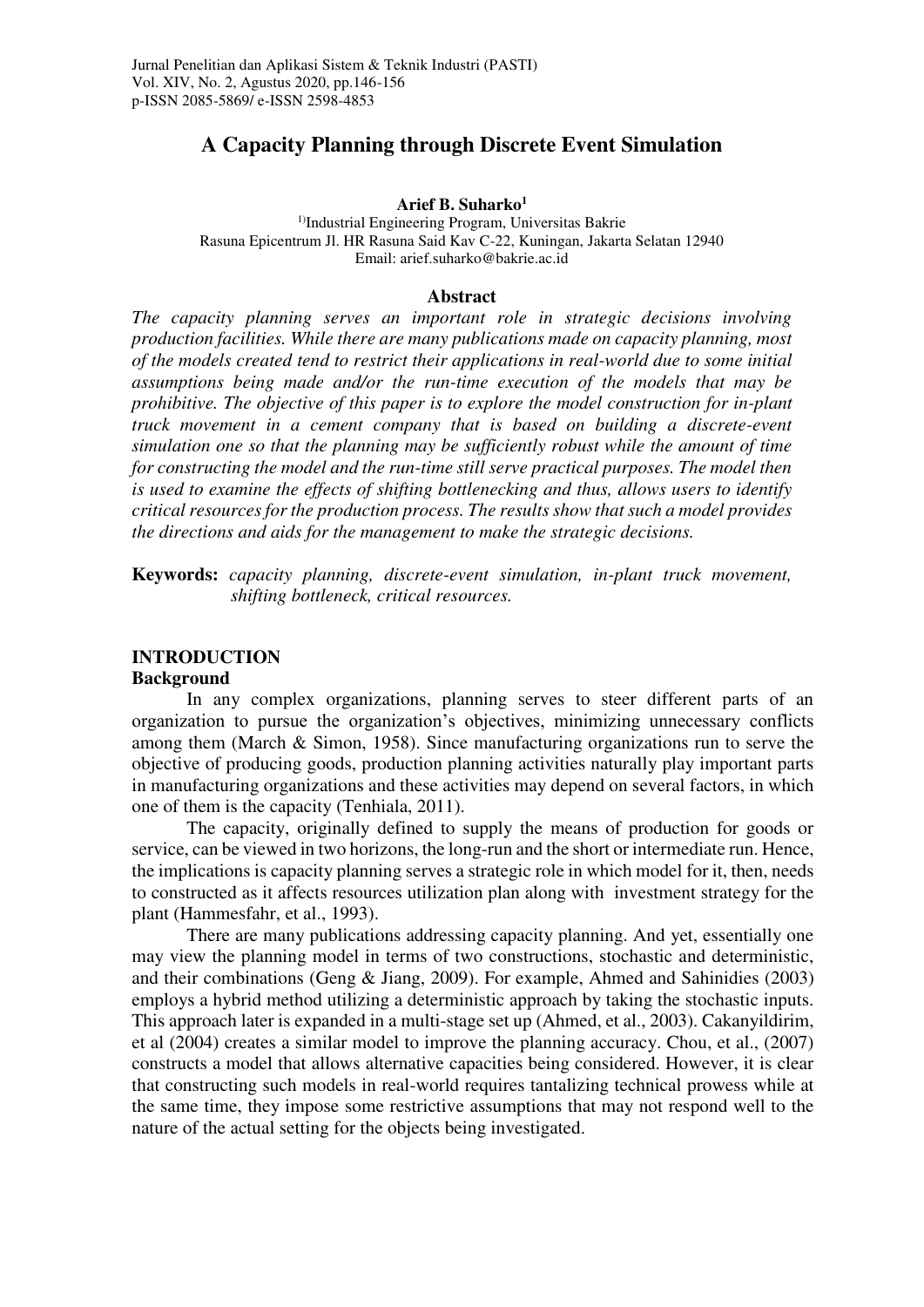Our research is driven by the needs to find models that can provide relatively fast response to the strategic questions being considered by the new management of a cement company in Indonesia.

As part of the new controlling shareholders of the company, the management needed to know whether the cement production plant might meet the intended production target and whether any major investments were needed in doing so. Hence, realistic natures of the decision limited the model types to be constructed.

### **Problem Description**

The cement producer in this study essentially needed to know whether the production facility capacity was possible to be ramped up by 50 percent to reach the theoretical production facility capacity without any additional major investment or not. The question was needed to be addressed in a relatively short period of time of 1 month while it was of a strategic nature since the production plant was part of a newly acquired asset considered for facilitating growth of anticipated demand in Indonesia and neighboring countries.

While the facility is located in the West Java province of Indonesia, due to the nature of the strategic objective of the owner and the cement industry wherein the production process employs continuous process, hence suffering tremendously if there is any downtime, it is clear that the production facility capacity also depends on the efficiency of the closed loop transportation systems in the form of trucks, bringing the products to the market, and moving back to the plant. Ideally, then, this research quandary needs an integrated model to address it, the one that covers the closed loop truck movement inside and outside the production facility and connecting this facility with the markets it serves.

However, the management decided to have two separate investigations, the first one involved the production capacity that was due to internal-plant truck movement and the other one, the production capacity that was due to external-to-plant truck movement. This decision stemmed from the fact that for the latter, the cement producer were considering a plan to acquire a major transportation infrastructure asset that would change the transportation network tremendously. In the meantime, addressing the first issue was extremely urgent for the producer.

Thus, this paper only includes the former one while leaving the latter for future research.

## **LITERATURE REVIEW**

In cement production setting, capacity planning may involve truck scheduling and dispatching to deliver ready-mixed concrete in which an overview of this work shows that this delivery problem is a classic example of a just-in-time production system where the customers' demand dictates batching creation (Tommelein & Li, 1999). The dynamic truck routing in distributing ready-mixed concrete decision support system uses heuristics by splitting the vehicle scheduling for special delivery equipment and concrete-carrying vehicles in Matsatsinis (2004).Naso, Surico, and Turchiano (2007) provides a nonlinear mathematical model to deal with plant capacities and vehicle speeds that takes into account the planning horizon perturbations. A tabu search combined with a time-space network formulation is considered by Hoffman and Durbin (2008). A novel solution that is based on local-search approach and yet only solves very small cases is developed by Asbach, Dorndorf, and Pesch (2009). Schmid et al. (2009) develops a related novel model involving a heterogeneous fleet of vehicles with specialized unloading equipment. In spite of their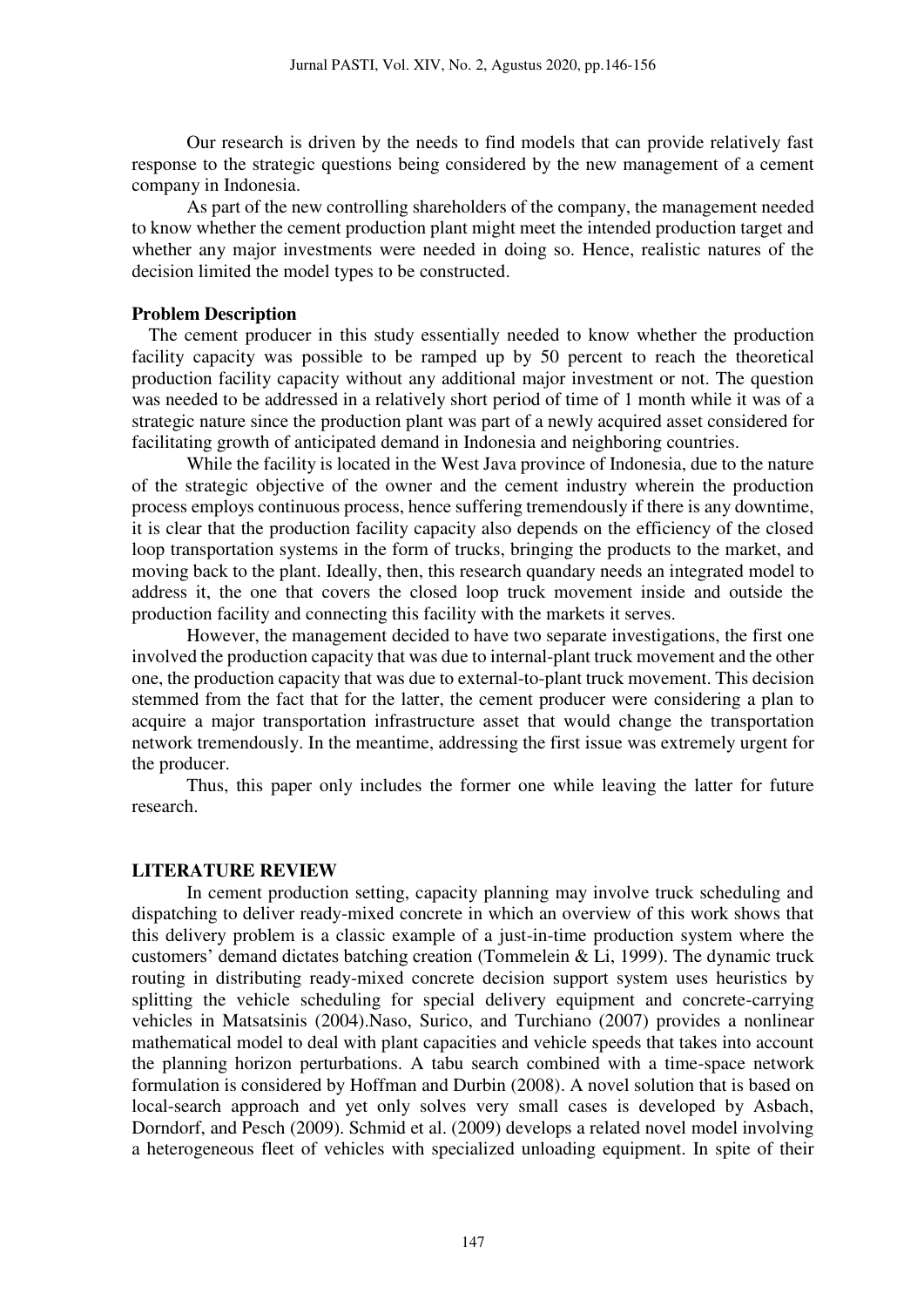relevance in determining the cement production plant capacity, our work differs from them by focusing on the truck movement within the plant itself.

In a similar fashion to our works, Brown et al. (2001) focus on developing supply chain planning model for the cement industry, having bulk and bagged cement types. Dikos and Spyropoulou (2013) clip this model by excluding the sales prices of bulk and bagged qualities per market for the Heracles general cement company due to the non-presence of these elements in their study. These authors develop their own SCOP models since taking off-the-shelf solutions may not guarantee smooth integration nor global cost optimization (Chen, et al., 2006). Despite the similarities, the nature of our work differs from these works as we focus on the one-time strategic decision to be made by the cement company.

In the mining industry, several works can be found in capacity planning. Everett, Howard, and Jupp (2010) develop a Microsoft Excel-based model for the design of Cliff Natural Resources in Australia by focusing on optimized blending strategies instead of production volume maximization. In our case, the model is to maximize the production volume. Debottlenecking is also considered by Mutagwaba and Hudson (1003), Pereira et al. (2012), Meng et al. (2013) and Salama et al. (2014). However, their objectives are on equipment selection areas, rather than the production chain. On the other hand, multiple mine-design options are considered by the model combining simulation and optimization techniques developed by Groeneveld and Topal (2011) and yet the model lacks sufficient details for decision making.

A Monte Carlo-based real-options valuation model developed by Sabour et al. (2013) is used to have a quick economy valuation and Bodon et al. (2011), uses a similar model for PT Kaltim Prima Coal operation in Indonesia. However, these works cannot handle infrequent events, unlike ours.

Bouffard et al. (2018) develop a comprehensive model covering ore storage capacities, product sizing infrastructure, critical-equipment redundancies among others. They use a discrete-event simulation approach on this work. Our model differs by focusing on a one-time strategic decision while not extending it into a day-to-day one.

Several other works are found in using discrete-event simulation for capacity planning yet in different industry, namely, the semiconductor one. For example, Fowler, Monch and Ponsignon (2015) provides a tutorial on such an application. Wood (2007) constructs one to support design decisions on tool choice along with its count as well as on operational policy selection. Moreover, Biller et al. (2019) constructs a model to manage risk and value for the GE's silicon carbide manufacturing facility. On the contrary, we work on production plant capacity planning in the cement industry.

# **RESEARCH METHODOLOGY Model Development**

As mentioned previously, the management of the company was not sure whether this newly acquired production asset would be able to reach the theoretical annual production capacity as advertised by the previous owner. During the due diligence process, they had verified that the production machines and the kilns were in good order and would produce up to the theoretical capacity. Yet, it was clear that for this continuous production system, the transportation resources in terms of the trucks might play a big role for the achievement of the production rate. Moreover, due to patterns of the external to the plant traffic being too unpredictable which in turn forcing the management to consider acquiring another major infrastructure asset so that this traffic would be more in control, the management decided to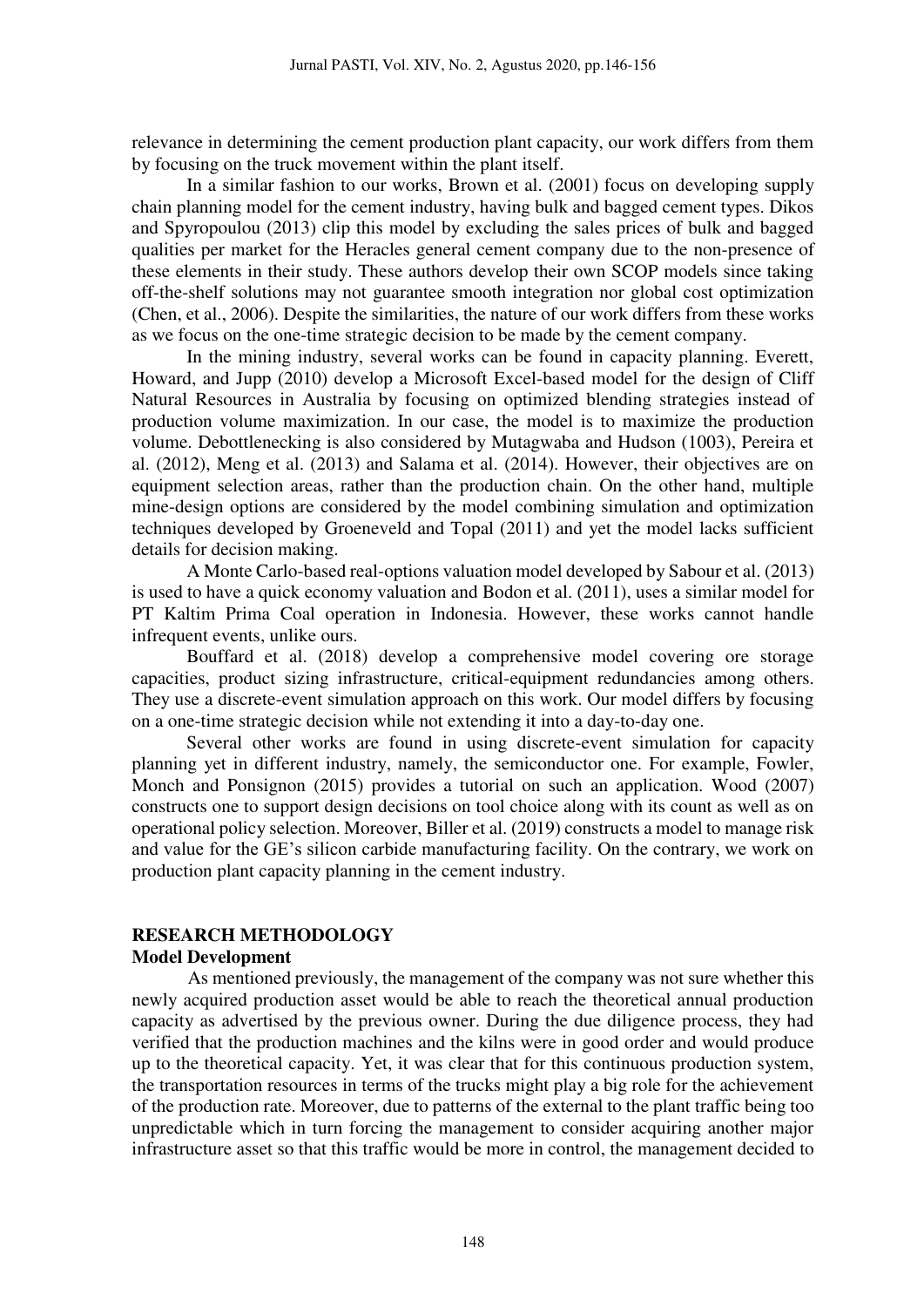exclude the external-to-plant truck movement from the study. Instead, the focus was on the in-plant truck movements.

As pointed out in Banks, et al. (2013), the modeling steps consist of: (1) the model construction, (2) verification and validation, and (3) experiment runs. The model construction needs to construe the objective of the study, and conceptualize along with collecting data. After the model being verified and validated, then one can only proceed to the model runs using some prepared scenarios. In our study, each run constitutes one day operation in the plant and being replicated 100 times. Figure 1 below shows the overall modeling steps taken in our study.



**Figure 1**. Modeling Steps

Specifically, the objective of the study is to investigate the throughput percentage measured through the truck movements of bag and bulk types, in and out of the facility and to find the effects of changing some operational parameters of supporting production resources, namely, palletizers, silos, and their accessories.

Trucks coming to the production facility in two types: the bag truck, carrying cement products in bags, and the bulk trucks, carrying cement products in bulk form. The bag trucks cater mostly to the retailers and export markets, while the bulk trucks serve major construction projects all around West Java province.

Once these trucks reach the outskirts of the facility, their securities need to be inspected. There may be queue developed before this security gate and such a queue may spill over to the public roads. Upon security clearance, all trucks are to wait for their turns at a common queue yard to go through a weighbridge so that the management can control the tonnage of the product shipments. There are two such weighbridges. These weighbridges only allow trucks to enter if the subsequent stations are clear. Otherwise, the trucks stay in the queue yard.

After the weight has been taken, any bulk truck immediately proceeds to any available hole station. There are four hole-stations in the plant. Here, the driver of the truck opens the container hole of the truck so that the drive can take to the next station which is the silo. In turn, the silo is to churn the cement powders into the container through the opened hole. There are twelve silos at the facility. The driver may go to any available one. The process of filing up the container may take some time before the driver needs to do the next process, i.e., closing the hole and seal it. Upon the completion of these activities, the bulk truck is ready to depart from the facility. And yet, these bulk trucks need to go through to another set of two weighbridge to choose from. Before undergoing this step, the trucks may wait for their turns back at the queue yard. Once weighed, the driver needs to go through a fatigue test to ensure the readiness of the driver in taking the shipping journey ahead. If the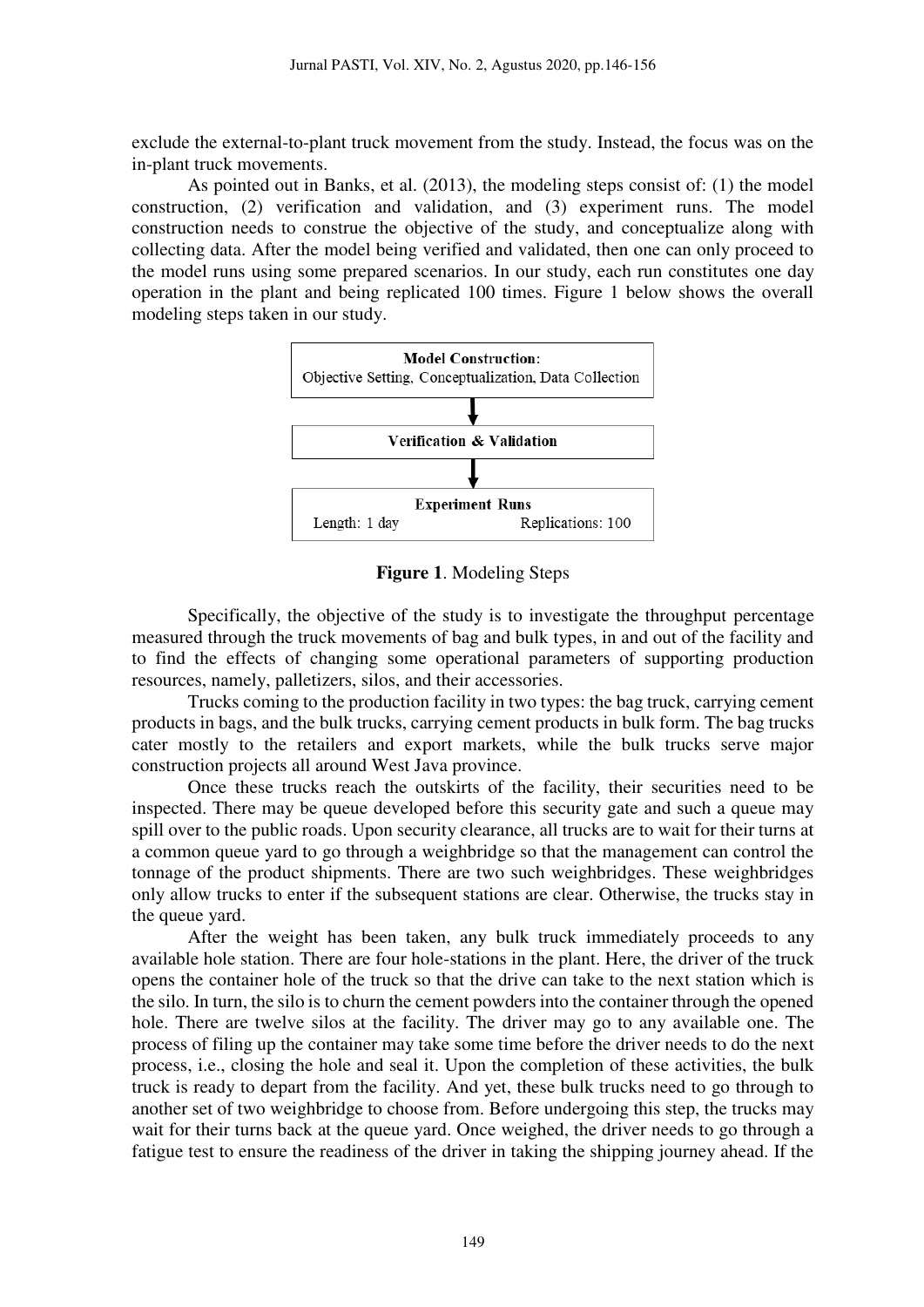driver passes the test, the truck goes through an outbound security check that marks the end of the process taken in the facility for a bulk truck.

For the bag trucks, they take different routes after being weighed in. They are to proceed to the loading preparation station before moving to the palletizer. Here, the trucks are to be loaded by a certain number of bags in a pallet.

After receiving these cement bags, the drivers direct their trucks to the pre-tarping stations before moving to the tarping ones. At these stations, the drivers are to put tarpaulin covers to protect the cement bags from the bad weather.

Once, the tarping process has been done, the bag trucks are considered ready to depart and they proceed through the same departing processes as those of bulk trucks.

Figure 2 shows the flow diagram of both the bulk and the bag trucks.



**Figure 2**. Flow Diagram

The next step is to conceptualize this flow diagram into a discrete-event simulator. For this study, we choose Jaamsim, a Java-based simulator due to its open-source nature and the attractive animation capability. These two features appeal to the management due to the ease of communication that they facilitate.

 In our Jaamsim model, we incorporate a third type of truck movement, namely, the truck whose functions are to carry non-cement products. These trucks would neither go the silos nor the palletizers. Thus, our model explicitly considers three types of truck movements, namely those of bulk trucks, bag trucks and non-cement trucks.

### **Input Parameter**

The initial input parameters were taken through observations over two-week period. They were the records of the trucks arriving at from the facility. Based on these data, we did a curve-fitting and determined that the inter-arrival times were to be sampled through exponentially distributed random numbers. The bulk trucks' interarrival time was at a mean of 9.57 minutes, the bag trucks at 4.719 minutes, while the independent one was at mean of 13.0 minutes. The incoming security gate was approximately at around 127 seconds each.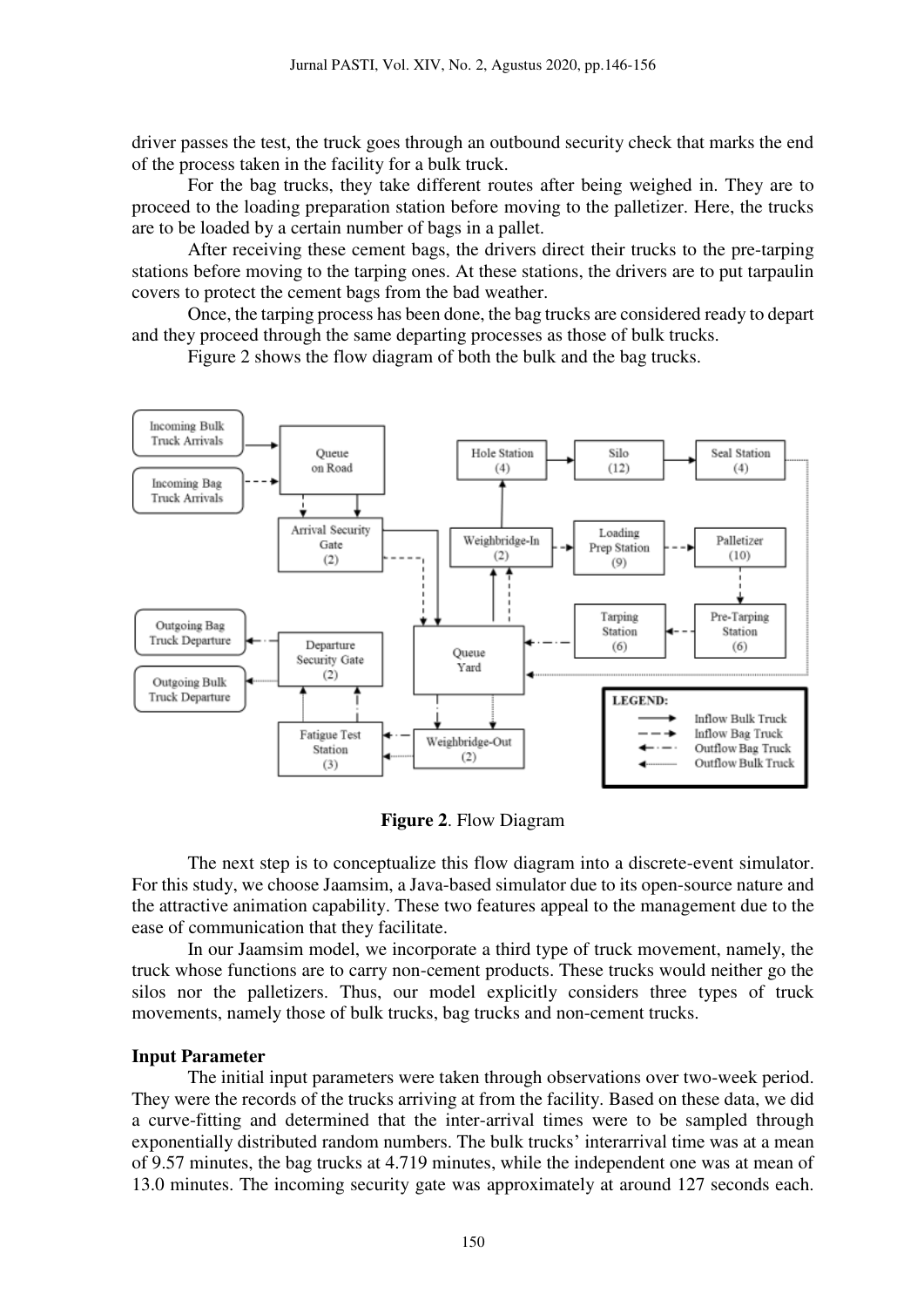The weighbridge-in clocked in at 62 seconds. Each hole station took 204 seconds to complete. The service time of a silo was 1034 seconds. The seal station's service time was 310 seconds.

On the other hand, the load preparation station for the bag truck consumed 537 seconds while the palletizer's service time was 26.5 minutes. The Pre-tarping station took 853 seconds while the tarping process' service time was 1057 seconds.

 On the way out, any truck spent 148 seconds at the Weighbridge-Out. Fatigue inspection test site took 128 seconds. The departing inspection station's service time was 99 seconds.

 All these parameters, except for the interarrival times, came from triangular distributions with prescribed means and +/- 10% of the mean served as the minimum and maximum for the distributions.

Table 1 shows the input parameters as described above.

| No.            | Name                                | Distribution | Mean          | Min, Max.          |
|----------------|-------------------------------------|--------------|---------------|--------------------|
| $\mathbf{I}$   | Bag Truck Interarrival time         | Exponential  | 4.719 minutes | N/A                |
| 2              | <b>Bulk Truck Interarrival time</b> | Exponential  | 9.57 minutes  | N/A                |
| 3              | Independent Truck Interarrival time | Exponential  | 13.0 minutes  | N/A                |
| $\overline{4}$ | Security Gate-In service time       | Triangular   | 127 seconds   | $+/- 10\%$ of mean |
| 5              | Weighbridge-In service time         | Triangular   | 62 seconds    | $+/- 10\%$ of mean |
| 6              | Hole Station service time           | Triangular   | 204 seconds   | $+/- 10\%$ of mean |
| 7              | Silo service time                   | Triangular   | 1034 seconds  | $+/- 10\%$ of mean |
| 8              | Seal station service time           | Triangular   | 310 seconds   | $+/- 10\%$ of mean |
| 9              | Load prep station service time      | Triangular   | 537 seconds   | $+/- 10\%$ of mean |
| 10             | Palletizer service time             | Triangular   | 26.5 minutes  | $+/- 10\%$ of mean |
| 11             | Pre-tarping station service time    | Triangular   | 853 seconds   | $+/- 10\%$ of mean |
| 12             | Tarping station service time        | Triangular   | 1057 seconds  | $+/- 10\%$ of mean |
| 13             | Weighbridge-Out service time        | Triangular   | 148 seconds   | $+/- 10\%$ of mean |
| 14             | Fatigue Test service time           | Triangular   | 128 seconds   | $+/- 10\%$ of mean |
| 15             | Security Gate-Out service time      | Triangular   | 99 seconds    | $+/- 10\%$ of mean |

**Table 1**. Input Parameters

### **Verification and Validation**

As discussed by Sargent (2007), verification is to check whether the logical structure and input parameters of the model have been correctly expressed, wherein mostly the process itself relies more on common sense upon debugging the code.

In our research, this step then involved three components, namely, to examine the simulation logic, to test run the model in assessing its logic, and to conduct a simple consistency test while observing the resultsof the queueing behavior through animations.

Following Sargent (2007), the model validation involves an iterative process to compare the model against actual system. Any discrepancies are used to improve the model.

We validated our model by comparing the run results with the actual six month historical data as provided by the company.

## **RESULTS AND DISCUSSION**

Using the default input parameters, we found that the facility incurred less than 100% throughput percentage, indicating the presence of bottlenecks in the system. Figure 3 shows the effect of increasing number of bag truck arrivals per day on the throughput rate holding other types of arrival constant while Figure 4 and Figure 5 show similar effects for the bulk arrivals per day and the independent arrivals per day, respectively. Figure 3 shows the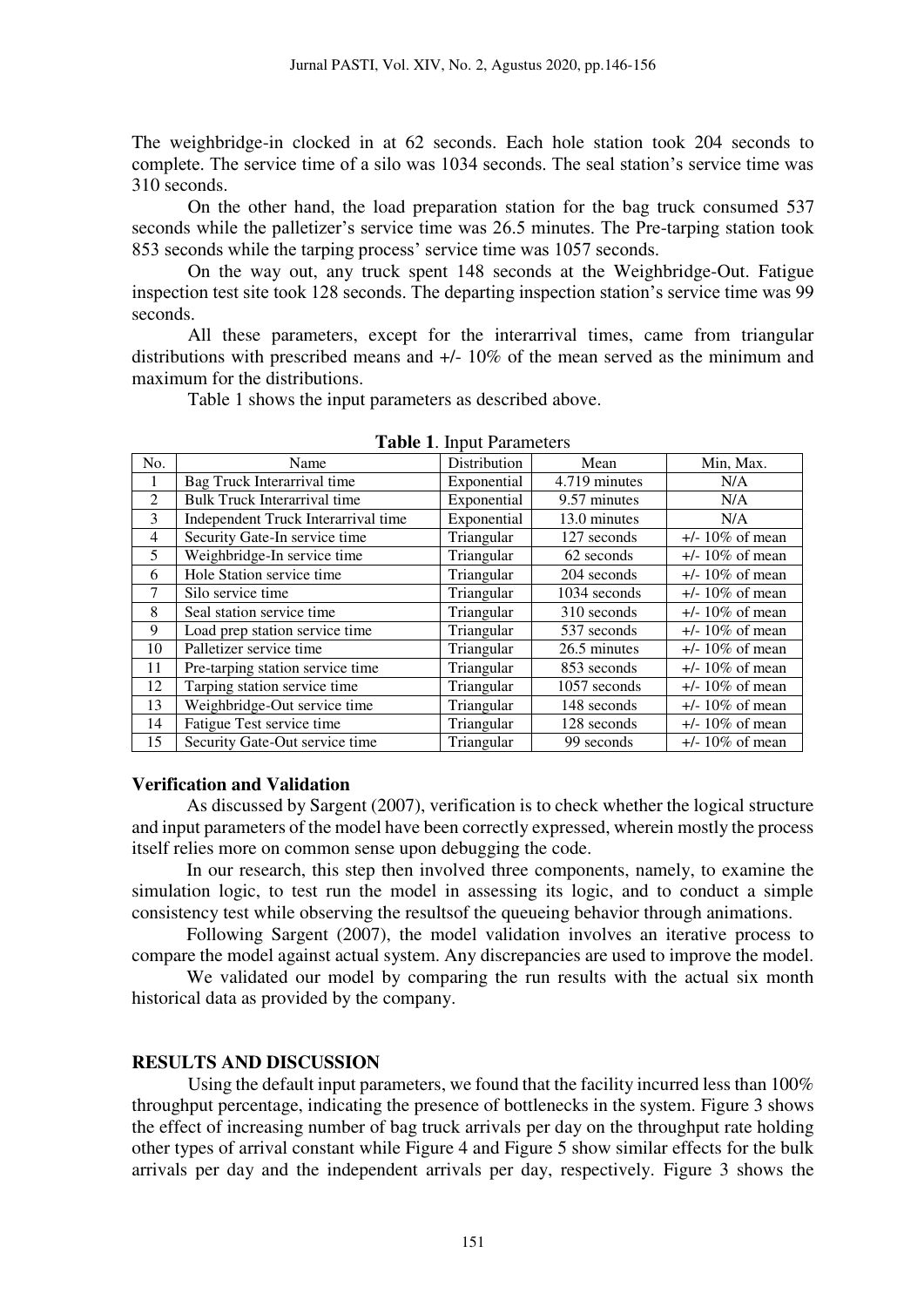degenerative effects on the throughput rate. Likewise for Figure 4, albeit with lesser effects. Figure 5 shows that at ceteris paribus, the presence of the increasing arrival rate of noncement trucks means higher throughput rate overall, as the in-plant truck movement starts to be dominated by these trucks whose destinations are to stop at the security gates.



**Figure 3.** The Effect of Arrival Rate on Throughput Percentage (Bag Trucks only)



**Figure 4.** The Effect of Arrival Rate on Throughput Percentage (Bulk Truck only)



**Figure 5.** The Effect of Arrival Rate on Throughput Percentage (Independent Truck only)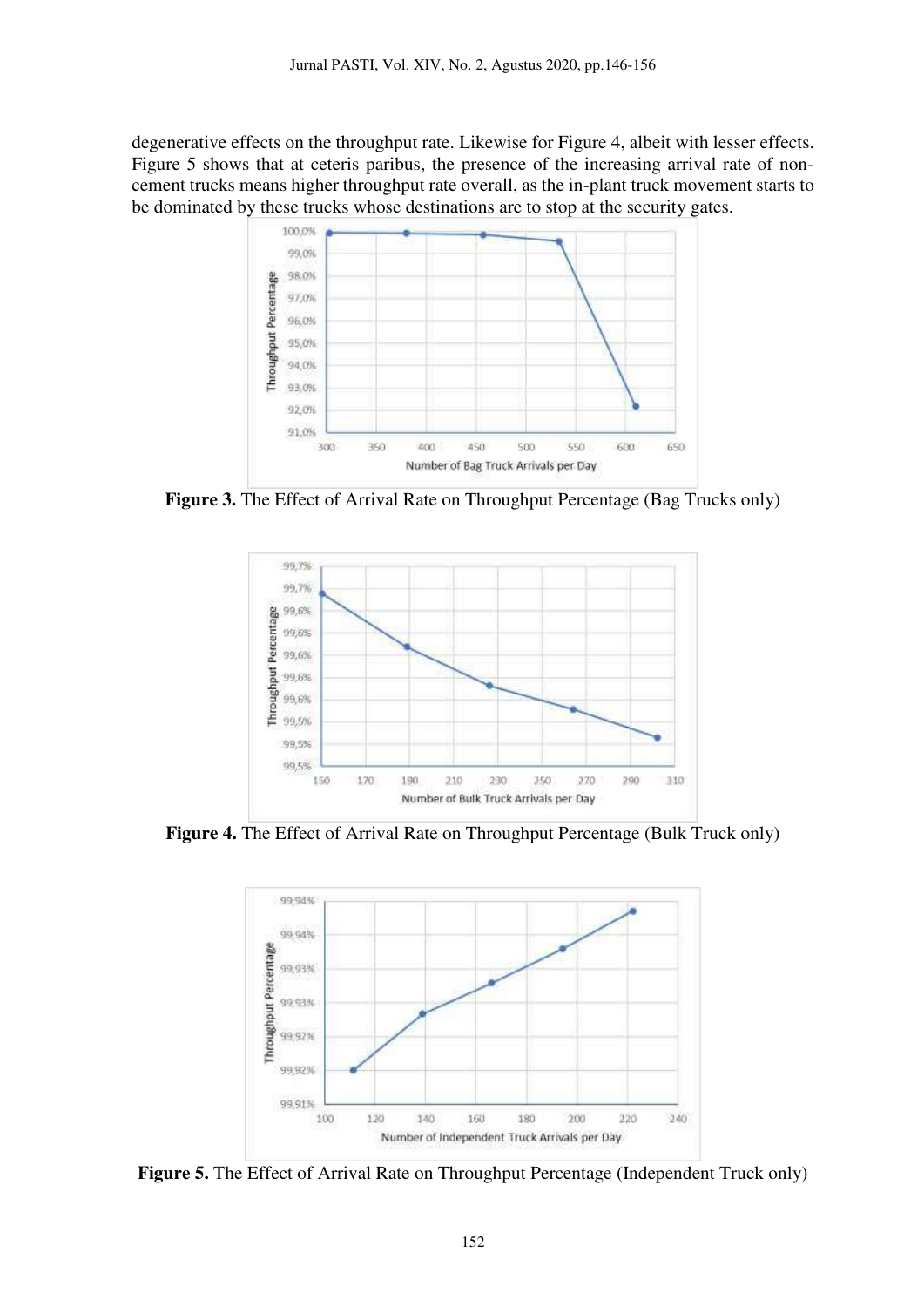Figure 3 specifically shows that increasing the bag truck traffics by 50%, from 300 trucks per day to 450 should not pose any major challenges for the existing configuration of the production plant. Thus, it addresses the concerns of the management whether the plant can reach its theoretical capacity without any major investments.

Furthermore, Figure 3 and 4 inform us that we are to focus our attention on the bag trucks, if we are to increase the plant capacity. By ascertaining the configurations of the bag truck processing, judicious approach to optimize the plant capacity is to weigh the option between increasing the number of palletizers, the most potential bottlenecks, and reducing the service times of the palletizers.

Figure 6 shows the effect of palletizer speed improvement on throughput percentage. We can see that a 10 percent reduction on the service time of the palletizer is to bring up the throughput percentage close to 95.5%, near the asymptotic limit of the amount. The rest of the throughput percentage loss may be explained by the presence of bottlenecks on the tarping stations.



**Figure 6.** The Effect of Palletizer Speed Improvement on Throughput Percentage

Figure 7 below shows the effect of increasing the number of palletizers to the throughput percentage. Just by adding one more palletizer, the production plant capacity starts to approach its asymptotic limit.



**Figure 7.** The Effect of Number of Palletizers on Throughput Percentage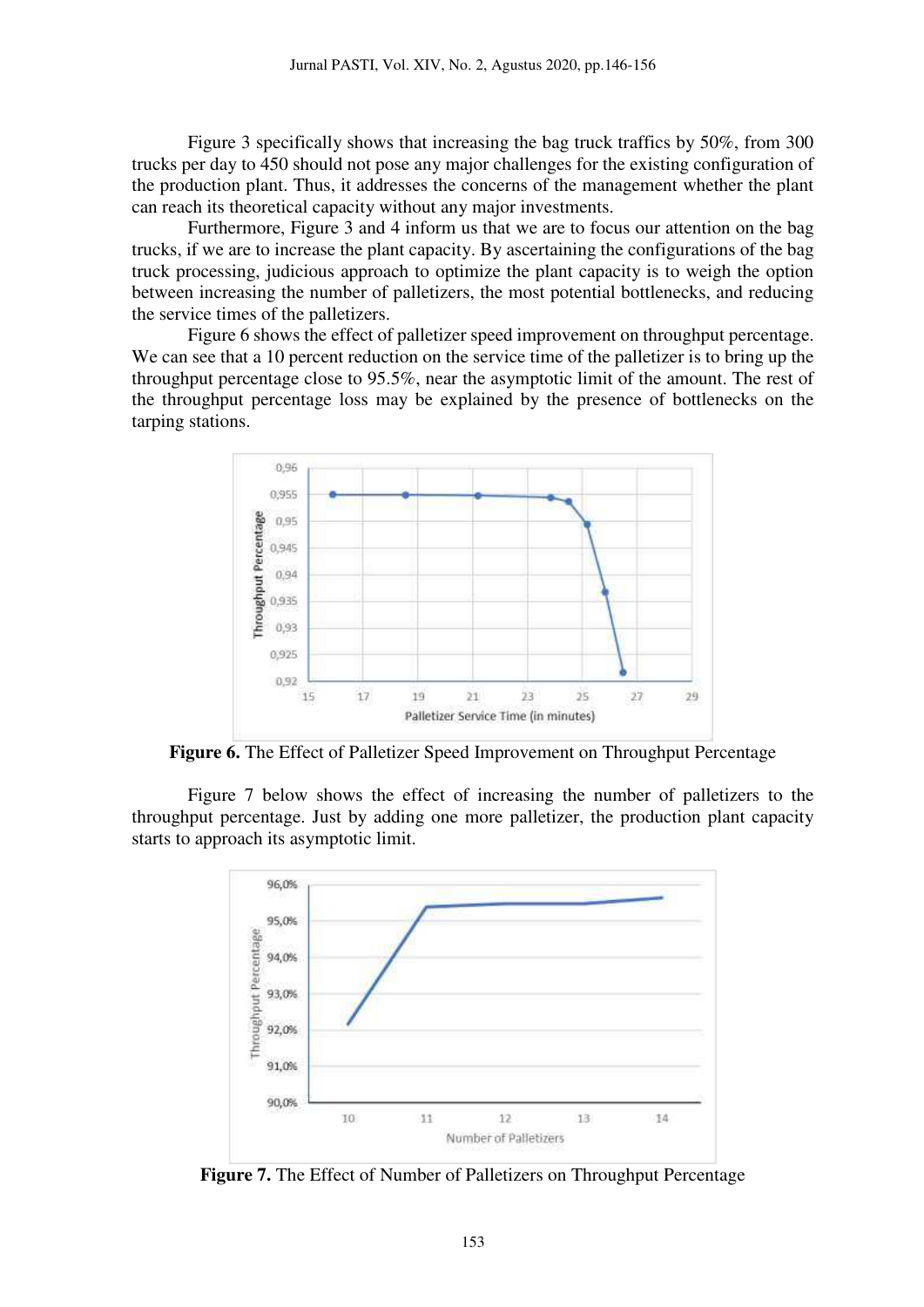Thus, the management only needed to weigh the option of launching an operational improvement project whose target is 10% reduction of the palletizer service time and that of bringing an additional palletizer which would take a capital expenditure. However, before getting into such a decision, an acute analyst might identify another opportunity in the area of tarping processes.

 In other words, one may start wondering whether we should experiment with the number of tarping stations along with their associated pre-tarping sections. We believe that such a step is not needed since tarping stations are only areas in which workers cover tarpaulins over the bag truck. Hence, adding them will not incur major investment costs due to the abundant availability of land within the plant area. The management concurred with this suggestion. Thus, the asymptotic throughput percentage obviously may be brought to almost ideal condition in which no bottlenecks exist.

#### **CONCLUSIONS**

Our research has addressed the pressing issue of the company on ascertaining the feasibility of the new acquired production plant to reach its theoretical capacity without incurring any additional major investment when one considers only the in-plant truck movements. The study shows that any major investment is not needed for that purpose.

We also have shown that Jaamsim, an open source simulation software is useful in providing us the insights on the issue being investigated while at the same time, during the research process, the animation feature of this software allows the company management team to comprehend and to validate the model without getting into the complex technicality in building the model.

However, as alluded earlier, we believe the management needs to take an integrated model to allow more thorough analyses and deeper insights into the optimum amount of the capacity of this production facility. Hence, the construction of such a model should be considered for future research, wherein the in-plant and external-to-plant truck movements interact with each other.

Lastly, without the constraint of model development time, we believe our model can be enhanced by having more collected data taken over a longer period as the cement industry does have a seasonal pattern over the years. Our observed data points were taken during one of the two peak periods of the year, which means that the conclusion will stay valid over the low seasons.

### **ACKNOWLEDGMENT**

The author thanks Mr. Fajar Hidayat from PT. Smartpro Solusi Asia for the financial grant.

#### **REFERENCES**

Ahmed, S., & Sahinidis, N. (2003). An Approximation Scheme for Stochastic Integer Programs Arising in Capacity Expansion. *Operations Research, 51*(3), 461-471.

Ahmed, S., King, A., & Parija, G. (2003). A Multi-stage Stochastic Integer Programming Approach for Capacity Expansion Under Uncertainty. *Journal of Global Optimization, 26*, 3-24.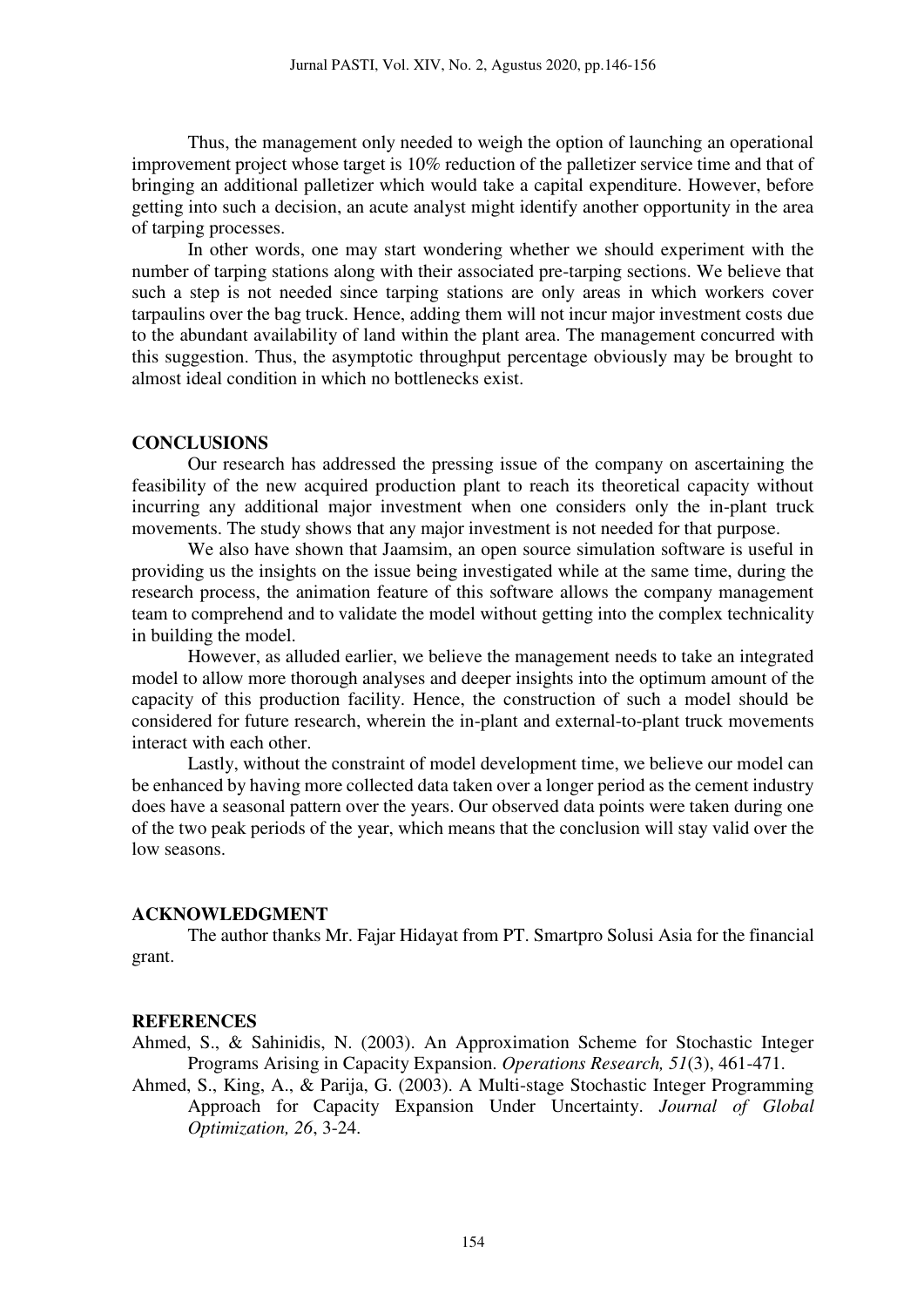- Asbach, L., Dorndorf, U., & Pesch, E. (2009). Analysis, modeling and solution of the concrete delivery problem. *European Journal of Operational Research, 193*(3), 820- 835.
- Banks, J., Carson, J. S., Nelson, B. L., & Nicol, D. M. (2013). *Discrete-Event System Simulation.* New York: Pearson.
- Biller, B., Hartig, M., Olson, R. J., Trant, G., Sui, Y., & Minnick, A. (2019). General Electric Uses Simulation and Risk Analysis for Silicon Carbide Production System Design. *INFORMS Journal on Applied Analytics, 49*(2), 117-128.
- Bodon, P., Fricke, C., Sandeman, T., & Stanford, C. (2011). Modeling the mining supply chain from mine to port: A combined optimization and simulation approach. *Journal of Mining Science, 47*(2), 202-211.
- Bouffard, S. C., Boggis, P., Pereira, M., Quan, K., & Fleming, S. (2018). Discrete-event simulation modeling unlocks value for the Jansen Potash Project. *INFORMS Journal on Applied Analytics, 48*(1), 45-56.
- Brown, G., Keegan, J., Vigus, B., & Wood, K. (2001). The Kellogg Company optimizes production, inventory, and distribution. *Interfaces, 31*(6), 1-15.
- Cakanyildirim, M., Roundy, R., & Wood, S. (2004). Optimal Machine Capacity Expansions with Nested Limitations Stochastic Demand Forecast Accuracy Model. *Naval Research Logistics, 51*, 217-241.
- Chen, J., Chen, L., & Leu, D. (2006). Developing optimization models for cross-functional decision making: Integrating marketing and production planning. *OR Spectrum, 28*(2), 223-240.
- Chou, Y.-C., Cheng, C.-T., Yang, F.-C., & Liang, Y.-Y. (2007). Evauating Alternative Capacity Strategies in Semiconductor Manufacturing under Uncertain Demand and Price Scenarios. *International Journal of Production Economics, 105*(2), 591-606.
- Dikos, G., & Spyropoulou, S. (2013). Supply chain optimization and planning in Heracles general cement company. *Interfaces, 43*(4), 297-312.
- Everett, J. E., Howard, T. J., & Jupp, K. (2010). Simulation modelling of grade variability for iron ore mining, crushing, stockpiling and ship loading operations. *Mining Technology, 119*(1), 22-30.
- Fowler, J. W., Monch, L., & Ponsigmon, T. (2015). Discrete-event simulation for semiconductor wafer fabrication facilities: A tutorial. *International Journal of Industrial Engineering Theory & Practice, 22*(5), 661-682.
- Geng, N., & Jiang, Z. (2009). A Review on Strategic Capacity Planning for the Semiconductor Manufacturing Industry. *International Journal of Production Research, 47*(13), 3639-3655.
- Groeneveld, B., & Topal, E. (2011). Flexible open-pit mine design under uncertainty. *Journal of Mining Science, 47*(2), 212-226.
- Hammesfahr, R. J., Pope, J. A., & Ardalan, A. (1993). Strategic Planning for Production Capacity. *International Journal of Operations & Production Management, 13*(5).
- Hoffman, K., & Durbin, M. (2008). The dance of the thirty ton trucks. *Operations Research, 56*(1), 3-19.
- March, J. G., & Simon, H. A. (1958). *Organizations.* New York: John Wiley.
- Matsatsinis, N. F. (2004). Towards a decision support system for the ready concrete distribution system: A case of a Greek company. *European Journal of Operational Research, 152*(2), 487-499.
- Meng, C., Nageshwaraniyer, S. S., Maghsoudi, A., & Dessureault, S. (2013). Data-driven modelling and simulation framework for material handling systems in coal mines. *Computers & Industrial Engineering, 64*(3), 766-779.